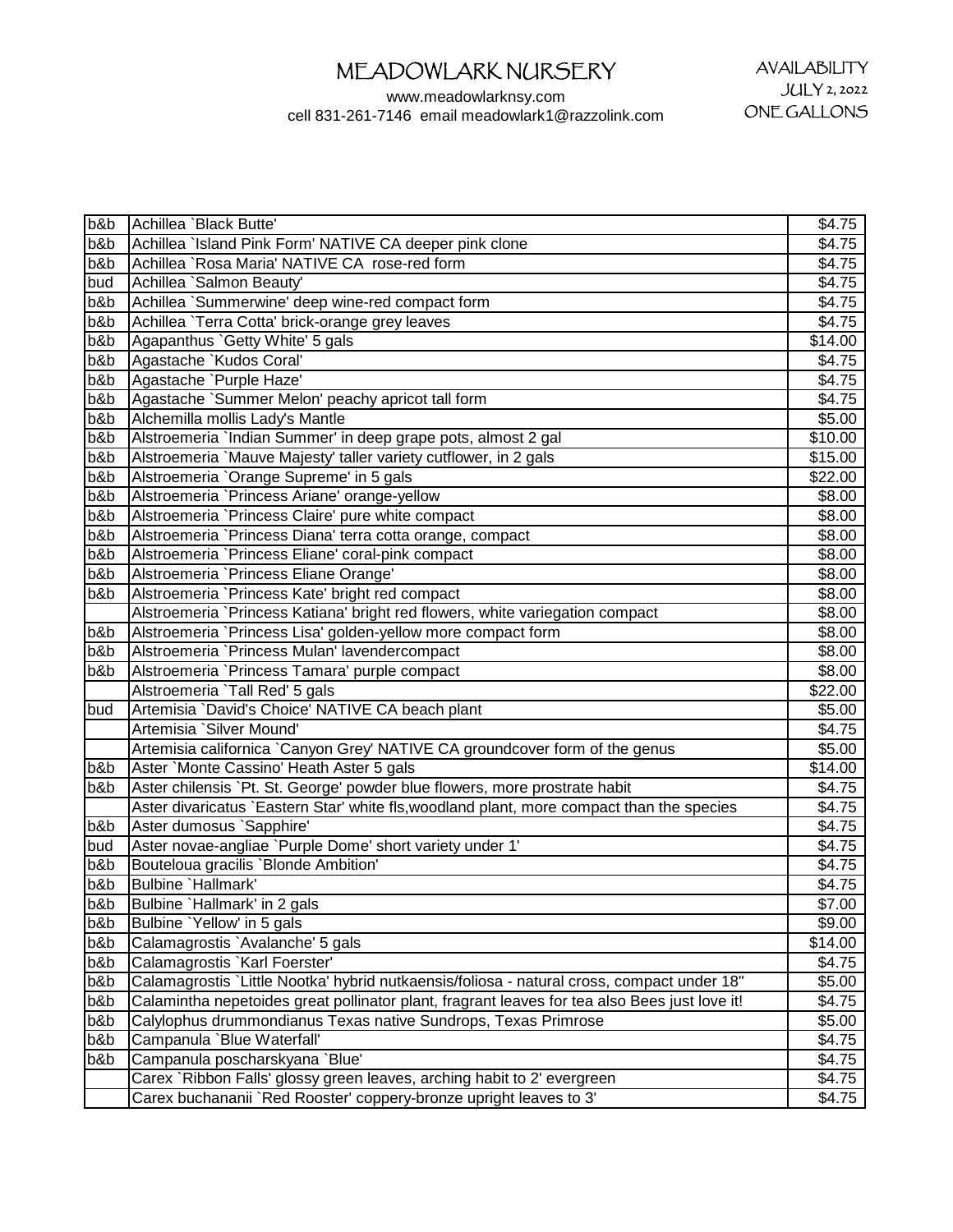### AVAILABILITY JULY 2, 2022 ONE GALLONS

|        | Carex divulsa Berkeley Sedge                                                           | \$4.75  |
|--------|----------------------------------------------------------------------------------------|---------|
|        | Carex texensis smaller than divulsa, finer leaves, more drought resistant              | \$4.75  |
|        | Ceratostigma plumbaginoides Cape Plumbago                                              | \$5.00  |
| b&b    | Coreopsis `Full Moon' verticillata hybrid lemon yellow flowers, to 2'                  | \$5.00  |
|        | Coreopsis `Golden Sphere' compact fully double golden variety                          | \$4.75  |
| b&b    | Coreopsis `Polaris' creamy white verticillata hybrid to 2'                             | \$5.00  |
| bud    | Coreopsis `Redshift' gold w/maroon at base, single verticillata hybrid to 2'           | \$5.00  |
| b&b    | Coreopsis `Starlight' light yellow w/blotch at base - compact                          | \$4.75  |
| b&b    | Delosperma `Mesa Verde' apricot flowers, very prostrate form                           | \$4.75  |
| b&b    | Delosperma cooperi                                                                     | \$4.75  |
| b&b    | Deschampsia caespitosa NATIVE CA evergreen grass tall flower spikes                    | \$4.75  |
| b&b    | Dicentra `Luxuriant' hybrid eastern and westenr Bleeding Heart                         | \$7.00  |
| bud    | Dietes grandiflora AKA Moraea 5 gals Fortnight Lily white flowered form                | \$14.00 |
| bud    | Digitalis `Camelot White'                                                              | \$4.75  |
| bud    | Echibeckia `Summerina Sunchaser' hybrid echinacea/rudbeckia rings of oranges/yellows   | \$6.00  |
|        | Epilobium `Everett's Choice' NATIVE CA prostrate form deep scarlet blooms              | \$5.00  |
|        | Epilobium californica NATIVE CA native species orange flowers                          | \$5.00  |
|        | Erigeron glaucus `Bountiful' larger deeper purple flowers than the other varieties     | \$5.00  |
| b&b    | Erigeron glaucus `White Lights' NATIVE CA white flowered selection                     | \$5.00  |
|        | Eriogonum giganteum St. Catherine's Lace NATIVE CA pollinator plant par excellence!    | \$6.00  |
| b&b    | Erodium `Bishop's Form' Cranesbill deep rose-pink flowers                              | \$5.00  |
|        | Festuca `Elijah Blue'                                                                  | \$4.75  |
|        | Festuca idahoensis `Siskiyou Blue'                                                     | \$4.75  |
|        | Festuca idahoensis Tomales Bay' NATIVE CA grey-green leaves, compact                   | \$5.00  |
| b&b    | Festuca rubra `Molate' NATIVE CA greyer than species                                   | \$4.75  |
| b&b    | Fragaria `Allstar'                                                                     | \$4.75  |
| b&b    | Fragaria `Ft. Laramie'                                                                 | \$4.75  |
| b&b    | Fragaria `Sequoia'                                                                     | \$4.75  |
| b&b    | Gaillardia `Arizona Apricot Shades' compact variety                                    | \$4.75  |
| b&b    | Gaillardia `Spintop Red'                                                               | \$4.75  |
| bud    | Galvesia speciosa NATIVE CA Hummingbird Shrub                                          | \$5.50  |
| b&b    | Gaura `So White'                                                                       | \$4.75  |
| b&b    | Geranium `Brookside'                                                                   | \$6.00  |
| b&b    | Geranium 'Johnson's Blue'                                                              | \$6.00  |
| bud    | Geranium `Karmina'                                                                     | \$5.00  |
| $b$ &b | Geranium `Kashmir Purple'                                                              | \$6.00  |
|        | Geranium grandiflora `Himaleyense' violet blue, one of the parents of `Johnson's Blue' | \$6.00  |
| b&b    | Geranium sanguineum species deep magenta                                               | \$6.00  |
| bud    | Geranium sanguineum `Album' pure white form                                            | \$6.00  |
| b&b    | Geranium sanguineum `Striatum' light pink form                                         | \$6.00  |
|        | Geranium sanguineum `Tiny Monsters' longer trailing stems than species                 | \$6.00  |
| b&b    | Geum `Lady Strathedon' semi-double bright yellow variety                               | \$4.75  |
| b&b    | Helenium `Mardi Gras' Sneezeweed very colorful red/orange/yellow flowers               | \$6.00  |
| b&b    | Helianthemum `Ben Fhada' yellow flowers, green leaves, very low growing                | \$5.00  |
|        | Helictotrichon sempervirens Blue Oat Grass                                             | \$4.75  |
|        | Helleborus `Bayli's Blush' similar to Penny's Pink but larger flowers and plant        | \$8.00  |
|        | Hemerocallis `Arctic Snow' creamy white form                                           | \$5.50  |
| bud    | Hemerocallis `Breathless Beauty' orange-red form                                       | \$5.00  |
|        | Hemerocallis `Catherine Woodbury' in super 1's                                         | \$5.50  |
| bud    | Hemerocallis `Chicago Apache' large tetraploid deep red w/yellow eye in super ones     | \$5.50  |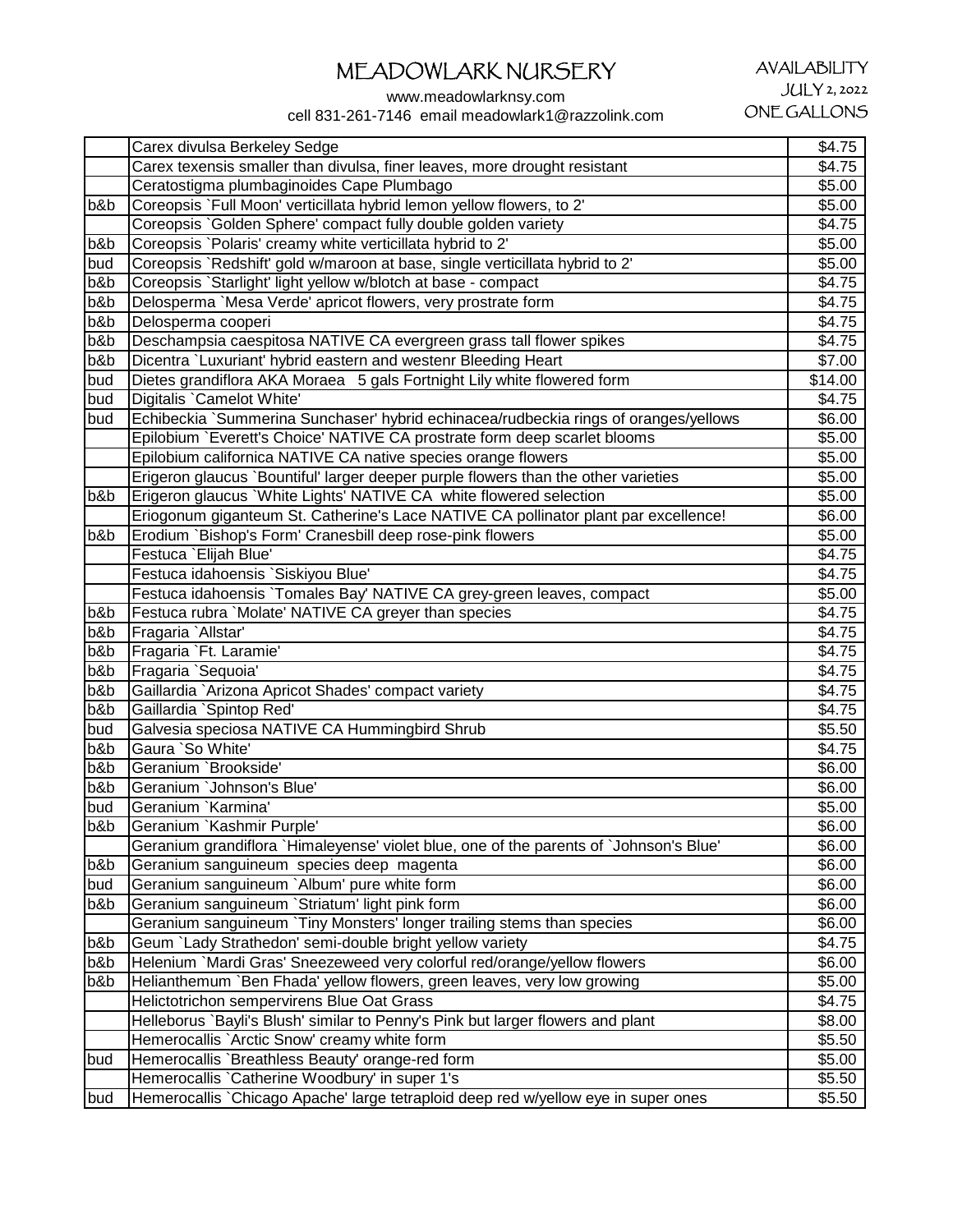www.meadowlarknsy.com

cell 831-261-7146 email meadowlark1@razzolink.com

#### b&b |Hemerocallis `Edna Spaulding' bright apricot-pink blooms, tall spikes **blooms** 65.00 b&b Hemerocallis `Irish Glory' bright yellow w/green eye large plant  $\sim$  \$5.000 Hemerocallis `Paprika' rusty red form \$5.00 bud | Hemerocallis `Pardon Me' compact carmine-red reblooming form **\$5.00** \$5.00 b&b Hemerocallis `Pretty Woman' peachy pink large bloooms in super ones \$5.00 Hemerocallis `Razmatazz' violet flowers, reblooming **by the set of the set of the set of the set of the set of the set of the set of the set of the set of the set of the set of the set of the set of the set of the set of t** Hemerocallis `Razmatazz' violet flowers, reblooming - 2 gals **\$9.00** \$9.00 b&b Hemerocallis `Red Rooster' deep red large flowers \$5.50 b&b Hemerocallis `Summerwine' wine-red shorter form bud Hemerocallis `Vera Bigelow' wine-magenta large flowered form \$5.00 Hemerocallis Assorted 5 gals - please inquire  $\blacksquare$  \$16.00 Heuchera villosa `Autumn Bride' white flowers, big leaves, similar to maxima  $\sim$  \$6.00 Hosta `Assorted' Varieties in 2 gals **\$10.00 b**  $\qquad \qquad$  \$10.00 Hosta `Assorted' Varieties in 5 gals **\$16.00 State and State and State Association \$16.00 \$16.00** Hosta `Albo-Marginata' bright green with white edging large leaves \$6.00 Hosta `Big Daddy' larger plant than the other blue varieties - deep grape pots **\$7.00**<br>Hosta `Blue Angel' blue wavy margined variety, large plant Hosta `Blue Angel' blue wavy margined variety, large plant Hosta `Bressingham Blue' larger leaves and intense blue \$6.00 \$6.00 Hosta `Elegans' \$6.00 Hosta `Honeybells' light green larger leaves, fragrant white flowers  $$6.00$ <br>Hosta `Sum & Substance' \$6.00 Hosta `Sum & Substance' Hosta `Wide Brim' variegated gold/green compact form \$6.00<br>
Iris ensata `Roval Robe' violet Japanese Iris \$7.00 bud Iris ensata `Royal Robe' violet Japanese Iris Iris germanica `City Lights' intense blue white highlights, rebloomer **1998 1998 1998 1998 1998 1999 1999** Iris germanica `Earl of Essex' violet/white plicata form  $$7.00$ <br>Iris germanica `Full Tide' medium blue ruffled form  $$7.00$ Iris germanica `Full Tide' medium blue ruffled form Iris germanica `Harvest of Memories' bright yellow **\$7.00 \$7.00** Iris germanica `Her Royal Highness' violet-purple flowers \$7.00 Iris germanica `Pride of Ireland' light chartreuse flowers Iris germanica `Spirit of Memphis' ruffled vellow w/dark veining in falls, rebloomer **1998** 197.00 Iris germanica `War Chief' dark red/maroon large blooms \$7.00<br>Iris germanica 2 gals Assorted colors - please inquire \$12.00 Iris germanica 2 gals Assorted colors - please inquire Iris germanica dwarf `Autumn Jester' deep blue rebloomer<br>Iris germanica dwarf `Ballistic' magenta w/markings in throat under 1' \$7.00 Iris germanica dwarf `Ballistic' magenta w/markings in throat under 1' Iris germanica dwarf `El Torito' (Dwarf Bearded) orange flowers, under 1' **1988** 197.00 bud | Iris germanica dwarf `Forever Blue' lighter blue under 1' \$7.00 b&b Iris germanica dwarf `Limesicle' chartreuse very fragrant under 1' \$7.00 Iris pallida `Albo-Marginata' \$7.00 Iris pallida `Aureo-Marginata' \$7.00<br>Iris pseudo-acorus `Variegata' Yellow Flag , variegated creamy-vellow leaves \$7.00 Iris pseudo-acorus `Variegata' Yellow Flag, variegated creamy-yellow leaves Iris sibirica `Blue King' \$6.00 Iris unguicularis Winter Iris, Armenian Iris fragrant blue similar to douglasiana 2 gals \$10.00 Juncus `Elk Blue' NATIVE CA Blue Sedge \$5.00 Juncus pallidus`Javelin' very tall thick-stemmed form to 5-6' - 5 gals \$16.00 Juncus pallidus`Javelin' very tall thick-stemmed form to 5-6' in grape pots \$6.00 Kniphofia `Fire Dance' traditional orange-red tapering to yellow as the flowers progress  $\sim$  \$4.75 b&b Kniphofia `Flamenco Mix' in 5 gals \$16.00 b&b Kniphofia `Flamenco Mix' mostly orange but includes yellow **\$4.75** (\$4.75) Kniphofia `Limesicle' 5 gals chartreuse flowers larger variety **\$16.00** \$16.00 Kniphofia `Poco Peach' short spikes under 18", peach fading to yellow \$4.75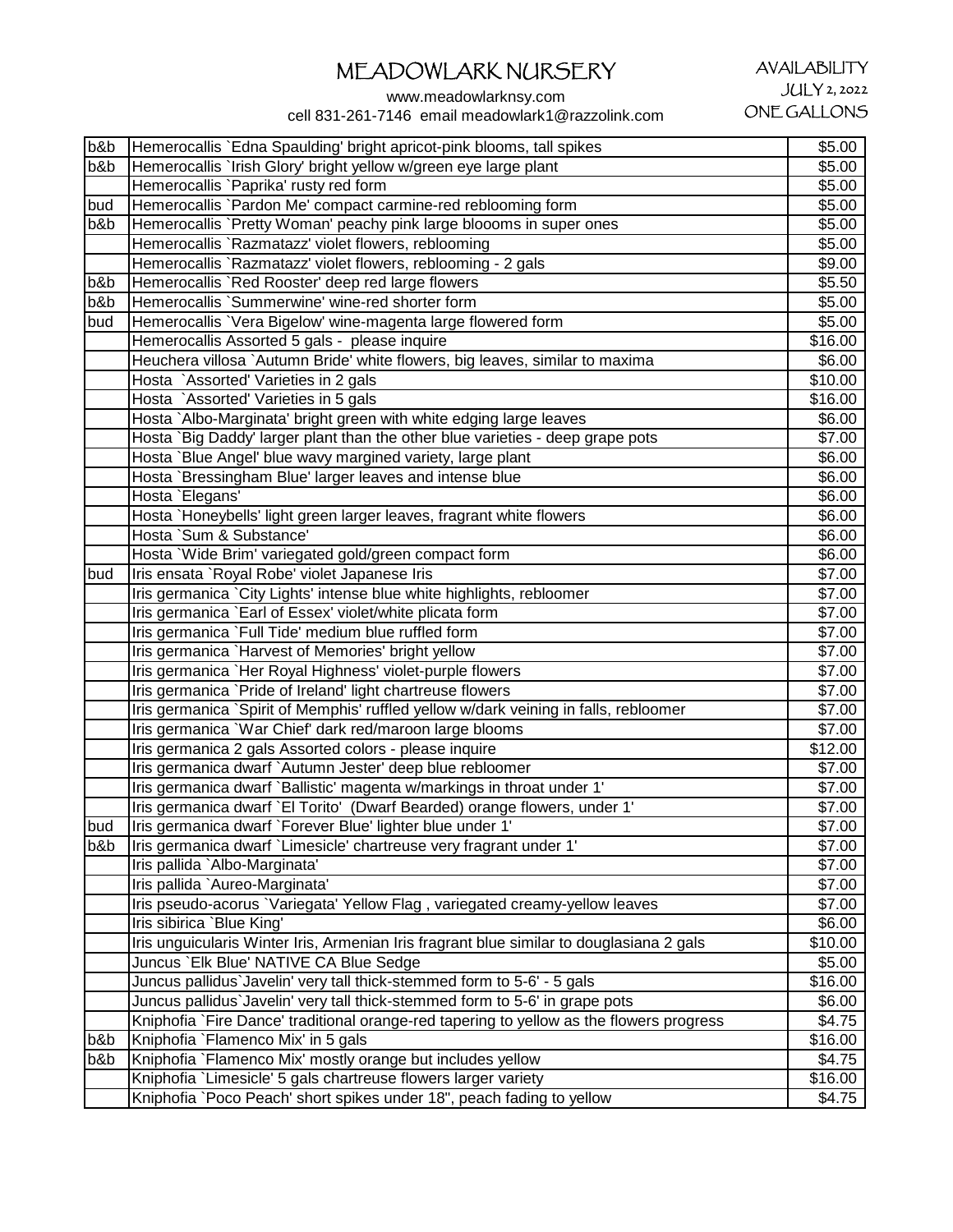www.meadowlarknsy.com cell 831-261-7146 email meadowlark1@razzolink.com

| b&b | Kniphofia uvaria `Gold Poker'                                                              | \$4.75          |
|-----|--------------------------------------------------------------------------------------------|-----------------|
| b&b | Koeleria macrantha NATIVE CA Junegrass, under 18" green flowers                            | \$4.75          |
| bud | Lavandula `Provence'                                                                       | \$4.75          |
| bud | Lavandula `Sensational' extra large deep blue flowers                                      | \$5.00          |
|     | Lavandula stoechas `The Princess' deep pink flowers                                        | \$5.00          |
| bud | Leonotis leonurus Lion's Tail                                                              | \$5.00          |
| bud | Leucanthemum `Alaska' tall single form                                                     | \$4.75          |
| bud | Leucanthemum `Banana Cream' light yellow single form under 16"                             | \$5.00          |
| bud | Leucanthemum `Becky' single form shorter than Alaska                                       | \$4.75          |
| b&b | Leucanthemum `Crazy Daisy' variable form, frilly narrow petalled to 3'                     | \$4.75          |
| bud | Leucanthemum `Goldfinch' deepest yellow of them all, compact                               | \$4.75          |
| bud | Leucanthemum `Lucille Grace' single form, to 18" high                                      | \$4.75          |
| bud | Leucanthemum `Snowcap' short single form                                                   | \$4.75          |
|     | Leymus arenarius `Glaucus' AKA Elymus Glaucus                                              | \$4.75          |
| bud | Liatris spicata cutflower, tall purple flowers                                             | \$5.50          |
| bud | Liatris spicata `Floristan Alba' white tall form                                           | \$5.50          |
| bud | Liatris spicata `Kobold' more compact than species, purple flowers                         | \$5.50          |
|     | Limonium `Dazzle Rocks' diminutive form of Sea Lavender                                    | \$4.75          |
| b&b | Lychnis coronaria `Magenta' deep rose-red flowers                                          | \$4.75          |
| b&b | Mimulus aurantiacus x `Eleanor' larger flowers lighter cream colored than the species      | \$6.00          |
| b&b | Mimulus bifidus `Albus' creamy white flowers, stunning!                                    | \$6.00          |
|     | Miscanthus `Adagio' variegated form more compact than some others, to 2-3' - 5 gals        | \$16.00         |
|     | Miscanthus sinensis `Variegatus' very tall form to 5'+ - 5 gals                            | \$16.00         |
|     | Molinia caerulea `Variegata' Moorgrass chartreuse leaves under 12-18"                      | \$5.00          |
|     | Monardella villosa `Russian River' NATIVE CA Coyote Mint larger leaves/ plant than species | \$4.75          |
|     | Muhlenbergia capillaris 5 gals                                                             | \$16.00         |
| b&b | Muhlenbergia lindheimeri Blue Muhly native to Texas and Mexico - 5 gals                    | $\sqrt{$16.00}$ |
|     | Nassella pulchra AKA Stipa pulchra NATIVE CA Purple Needlegrass                            | \$4.75          |
|     | Ophiopogon japonicum                                                                       | \$6.00          |
|     | Origanum `Jim Best' cooking oregano, marbled gold variegated form, prostrate habit         | \$4.75          |
|     | Pennisetum `Rubrum' 5 gals                                                                 | \$14.00         |
|     | Pennisetum alopec. `Cayenne' darker reddish brown flowers, 24-30"m- 5 gals                 | \$14.00         |
|     | Pennisetum alopec. `Ginger Love' compact form, nice copper bronze flowers to 2'            | \$4.75          |
|     | Pennisetum alopec. `Hameln' compact variety under 1'                                       | \$5.00          |
|     | Pennisetum alopec. `Jambalaya' rusty brown arching flower spikes, 3' x 4'                  | \$4.75          |
|     | Pennisetum alopec. `Piglet' compact plant under 1'                                         | \$5.00          |
|     | Pennisetum alopec. `Red Head' longer deeper maroon flowers, plant to 3'                    | \$4.75          |
|     | Pennisetum massiacum Red Bunny Tails - 5 gals                                              | \$14.00         |
| b&b | Pennisetum orientale                                                                       | \$5.00          |
| b&b | Pennisetum orientale `Karley Rose'                                                         | \$6.00          |
|     | Pennisetum orientale `Karley Rose' 5 gals                                                  | \$16.00         |
| b&b | Pennisetum villosum                                                                        | \$4.75          |
|     | Phlox divaricata `Blue Moon' Wild Sweet William fragrant flowers groundcover               | \$4.75          |
| b&b | Phlox paniculata `Blue Paradise' violet-blue taller summer blooming                        | \$5.00          |
|     | Phlox paniculata `David' tall white summer blooming variety to 3'                          | \$5.00          |
|     | Phlox paniculata `White Flame'                                                             | \$4.75          |
|     | Plecostachys serpyllifolium                                                                | \$4.75          |
| b&b | Plumbago capensis `Alba' 5 gals                                                            | \$14.00         |
| b&b | Plumbago capensis `Imperial Blue' 5 gals                                                   | \$14.00         |
|     | Rosmarinus `Blue Spires' 5 gals                                                            | \$14.00         |
|     |                                                                                            |                 |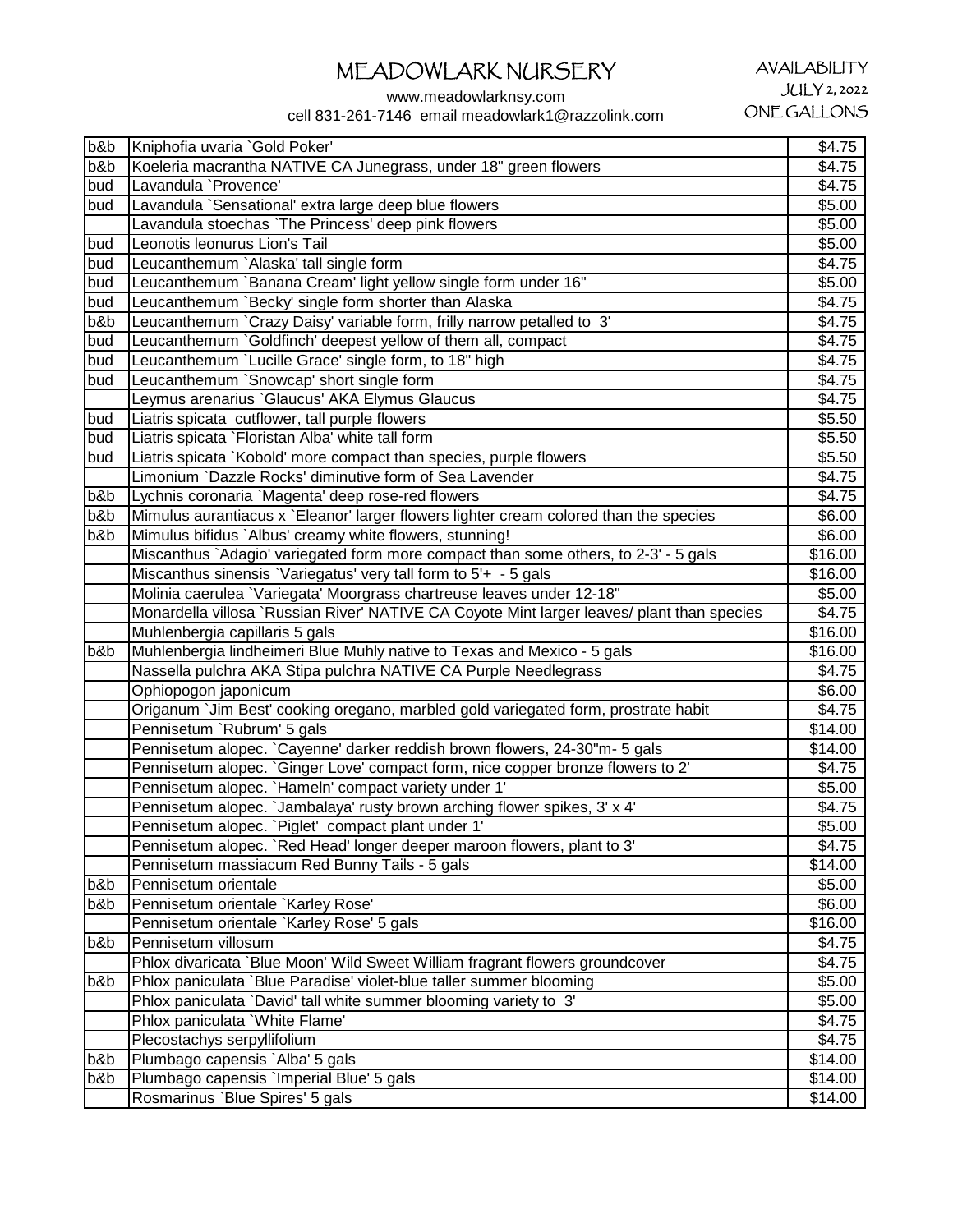www.meadowlarknsy.com

cell 831-261-7146 email meadowlark1@razzolink.com

| b&b | Rosmarinus `Tuscan Blue' tall upright forms - 5 gals                                         | \$14.00 |
|-----|----------------------------------------------------------------------------------------------|---------|
| b&b | Rudbeckia `Ophelia' bright golden w/green eye, more compact than Irish Eyes                  | \$4.75  |
| b&b | Rudbeckia hirta `Kelvedon Star' golden rays wide band of maroon in center. To 18"            | \$4.75  |
|     | Salvia `Ember's Wish'                                                                        | \$4.75  |
|     | Salvia `Heatwave Blaze'                                                                      | \$4.75  |
| b&b | Salvia `Heatwave Glimmer' creamy white form                                                  | \$4.75  |
| bud | Salvia `Mesa Azure'                                                                          | \$4.75  |
| bud | Salvia `Radio Red' greggii type bright red                                                   | \$4.75  |
| bud | Salvia `Rhythm & Blues' deep blue spikes to 3'                                               | \$4.75  |
| b&b | Salvia `Wendy's Wish'                                                                        | \$4.75  |
|     | Salvia apiana NATIVE CA White Sage                                                           | \$6.00  |
| bud | Salvia chiapensis rose-magenta flowers, glossy leaves to 2-                                  | \$4.75  |
|     | Salvia leucantha `White Mischief' white form of Mexican Sage                                 | \$4.75  |
| b&b | Salvia nemorosa `East Friesland'                                                             | \$4.75  |
|     | Salvia nemorosa `Rose Marvel'                                                                | \$4.75  |
|     | Sedum `John Creech'                                                                          | \$4.75  |
|     | Sedum `Lime Zinger'                                                                          | \$4.75  |
|     | Sedum spectabile `Autumn Fire' very similar to Autumn Joy but more compact                   | \$4.75  |
|     | Sedum spectabile `Autumn Joy'                                                                | \$4.75  |
|     | Senecio mandraliscae Chalk Fingers                                                           | \$4.75  |
| b&b | Sesleria `Greenlee's Hybrid' short variety evergreen                                         | \$4.75  |
| b&b | Sesleria autumnalis Moor Grass, white flowers to 2'                                          | \$4.75  |
|     | Sisyrinchium bellum NATIVE CA Blue Eyed Grass                                                | \$4.75  |
| bud | Solidago `Fireworks' very tall form to 3-4'                                                  | \$5.00  |
|     | Solidago `Golden Baby' shorter form of Goldenrod, to 18"                                     | \$4.75  |
| bud | Solidago `Little Lemon' compact paler yellow form                                            | \$4.75  |
| b&b | Solidago `Solar Cascade' Goldenrod to 3'                                                     | \$4.75  |
| b&b | Solidago `Tara' tall cutflower variety, to 3' golden-yellow sprays like in florists' boquets | \$5.00  |
| b&b | Sporobolus airoides NATIVE CA airy spikes to 3-4'                                            | \$4.75  |
|     | Sporobolus wrightii (Sacatan) large plant with plumes to 4'                                  | \$4.75  |
|     | Sporobolus wrightii (Sacatan) large plant with plumes to 4' cut back                         | \$14.00 |
|     | Stachys `Helene von Stein' Big Ears                                                          | \$4.75  |
| b&b | Stachys thirkei very compact tight growth habit                                              | \$4.75  |
| bud | Stipa gigantea tall spikes golden flower heads to 5' - 5 gals                                | \$16.00 |
| b&b | Stokesia `Blue Frills' lavender blue semi-double, good cutflower to 18"                      | \$5.00  |
| bud | Stokesis `Mini-Mel's' compact version of the Mel's Stokes Aster                              | \$5.00  |
|     | Taxus baccata `Fastigiata' Irish Yew columnar clone great for hedges, tolerates shade 5 gals | \$22.00 |
| bud | Teucrium `Album' white flowers - larger leaves than chamadrys                                | \$4.75  |
|     | Teucrium chamaedrys                                                                          | \$4.75  |
| b&b | Teucrium majoricum                                                                           | \$4.75  |
| b&b | Tradescantia `Bluestone' medium blue large flowers, deer resistant                           | \$5.00  |
|     | Tradescantia `Snowcap' pure white flowers, deer resistant                                    | \$5.00  |
| b&b | Tradescantia `Sweet Kate' chartreuse leaved variety, bright blue flowers                     | \$4.75  |
|     | Tricyrtis `Samurai' Toad Lily, variegated form                                               | \$6.00  |
|     | Tulbaghia violacea                                                                           | \$4.75  |
|     | Verbena 'Lollipop'                                                                           | \$4.75  |
|     | Viola odorata `Royal Robes' Sweet Violet                                                     | \$4.75  |
|     | Zephyranthes candida Rain Lily white flowers from bulbs late summer bloom                    | \$4.75  |